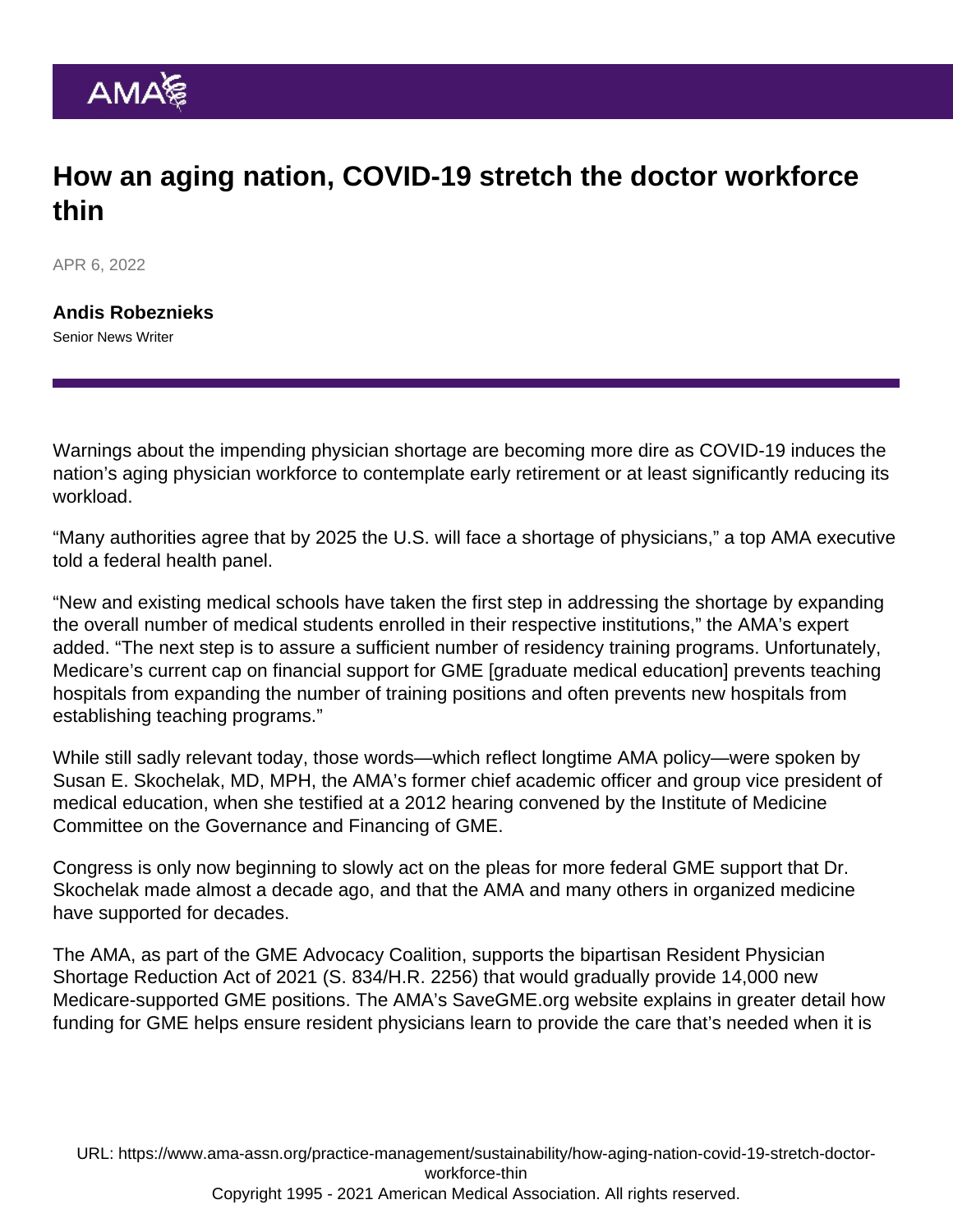#### needed.

Funding for 1,000 new Medicare-supported GME slots was included in the \$2.3 trillion Consolidated Appropriations Act of 2021. The legislation calls for up to 200 positions being added annually with the stipulation that no hospital can receive more than 25 new full-time equivalent residency positions in total.

Growth in the number of residency training slots has stagnated since passage of the Balanced Budget Act of 1997, which essentially capped the positions at existing programs. Still, there has been some growth.

There were 149,200 active medical residents and fellows in training during the 2020–2021 academic year, which was 2.9% more than the previous year, according to the Accreditation Council for Graduate Medical Education.

Similarly, there were a record-high 38,106 GME positions offered during the 2021 Main Residency Match, which was 2.3% higher than the record set in 2020. In addition, there were a record high 35,194 first-year positions open, which broke the previous record by 2.7%.

Learn more about the [1,000 new GME slots that are coming](https://www.ama-assn.org/education/gme-funding/1000-new-gme-slots-are-coming-cms-must-not-hamper-their-use), and why Centers for Medicare & Medicaid Services must not hamper their use.

## Doctor shortage worsened by COVID-19

But, given the severiy of the projected shortages, this incremental growth is not nearly enough.

The nation faces a projected shortage of between 37,800 and 124,000 physicians within 12 years, according to [The Complexities of Physician Supply and Demand: Projections From 2019 to 2034](https://www.aamc.org/media/54681/download) (PDF), a report released by the Association of American Medical Colleges (AAMC).

"A growing and aging population and an aging physician workforce—those are your major driving factors," said Michael Dill, the AAMC's director of workforce studies.

"What's most striking about the projections year to year is how consistent they've been. The numbers have changed, but the general order of magnitude of the projected shortage has not," Dill added. "That's the big take home looking at the projections year to year—the slight changes may bump them up or down, but the major underlying demographic forces driving the shortage have not changed year to year."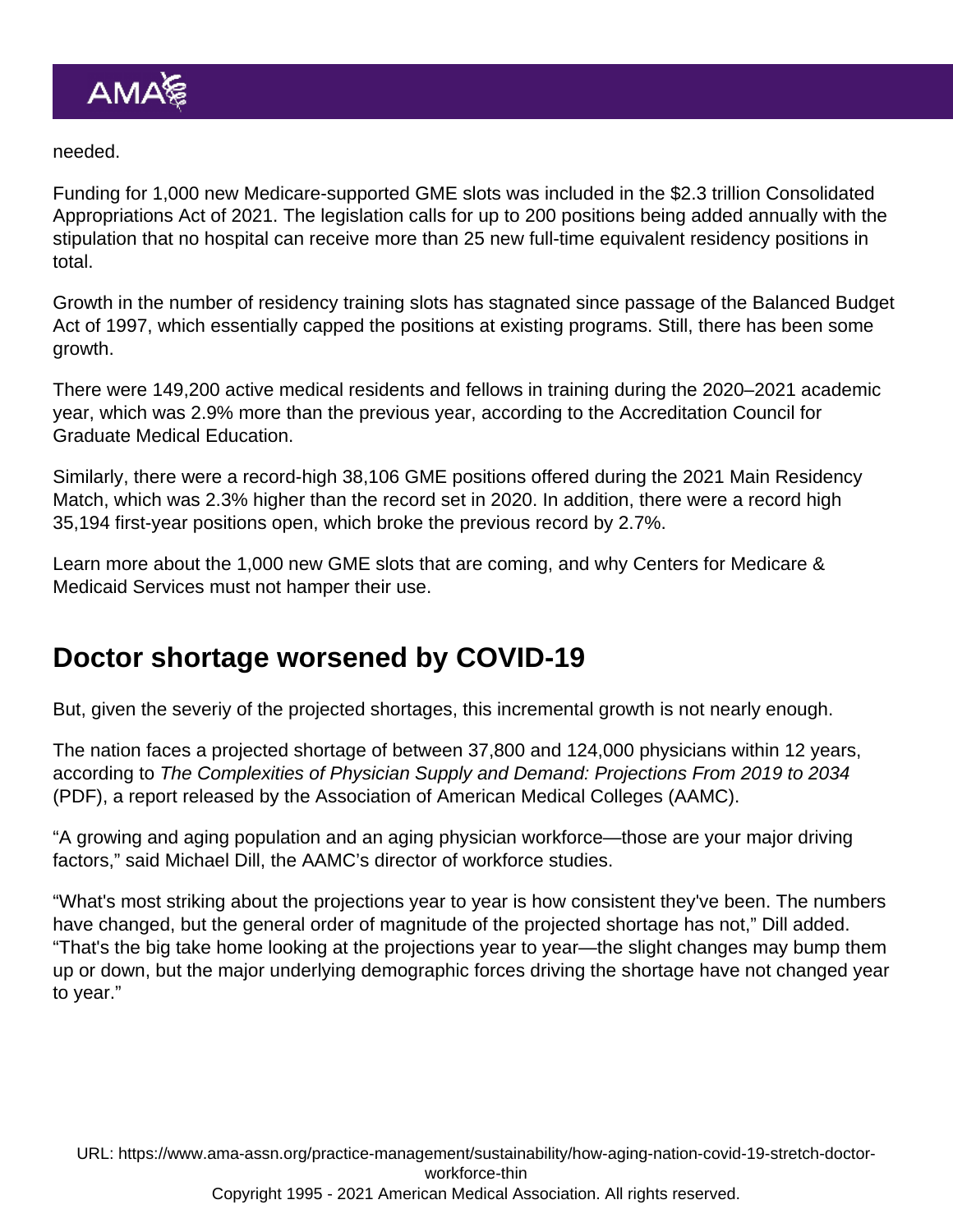What has changed this landscape, of course, is the COVID-19 pandemic.

"The main thing we've learned so far with respect specifically to the physician workforce is that COVID-19 has exacerbated all the problems that we already knew we had and, clearly, the shortage is one of them," Dill said.

It is still unclear how many physicians suffered COVID-19 related severe illness and death. But more physicians will undoubtedly be required to address the lasting effects of long COVID and the negative impact of patients delaying or skipping care for chronic conditions during the pandemic, Dill said.

"We also knew we had a huge [burnout problem](https://www.ama-assn.org/topics/physician-burnout) before COVID-19, and I can guarantee you that the pandemic hasn't made that any better," Dill said. "If you are already burnt out and then you had to make it through a pandemic, you're going to be even more burnt out."

The AAMC hopes to learn more this year after it conducts its second survey of a national sample of doctors. The first was conducted in 2019 and included responses from 6,000 practicing physicians.

This year's survey will collect detailed data on physician work hours and patterns, retirement plans, use of telehealth, debt, burnout, and wellness "and a whole series of questions on how COVID is affecting these factors," Dill said.

Another recent survey found that about 20% of physicians said they were likely to leave their current practice within two years, while one-third planned to reduce their work hours within the next 12 months.

AMA researchers and their colleagues found that burnout, workload, fear of infection, anxiety or depression due to COVID-19 and the number of years in practice were associated with intent to reduce work hours or leave, says the article "[COVID-Related Stress and Work Intentions in a Sample](https://www.mcpiqojournal.org/article/S2542-4548(21)00126-0/fulltext) [of U.S. Health Care Workers](https://www.mcpiqojournal.org/article/S2542-4548(21)00126-0/fulltext)," published in Mayo Clinic Proceedings: Innovation, Quality & Outcomes. The AMA provided grant support for the study.

"While we anticipated that the stress of the pandemic would impact the people providing care, the extent of stress and the percentage of workers considering leaving is worrisome," said the study's lead author [Christine A. Sinsky, MD](https://www.ama-assn.org/practice-management/physician-health/quest-never-waste-step), the AMA's vice president of professional satisfaction.

"Our study demonstrates that the U.S. health care workforce is in peril," Dr. Sinsky added. "If even one-third to one-half of nurses and physicians carry out their expressed intentions to cut back or leave, we won't have enough staff to meet the needs of patients."

Learn more about ["medicine's great resignation](https://www.ama-assn.org/practice-management/physician-health/medicine-s-great-resignation-1-5-doctors-plan-exit-2-years)."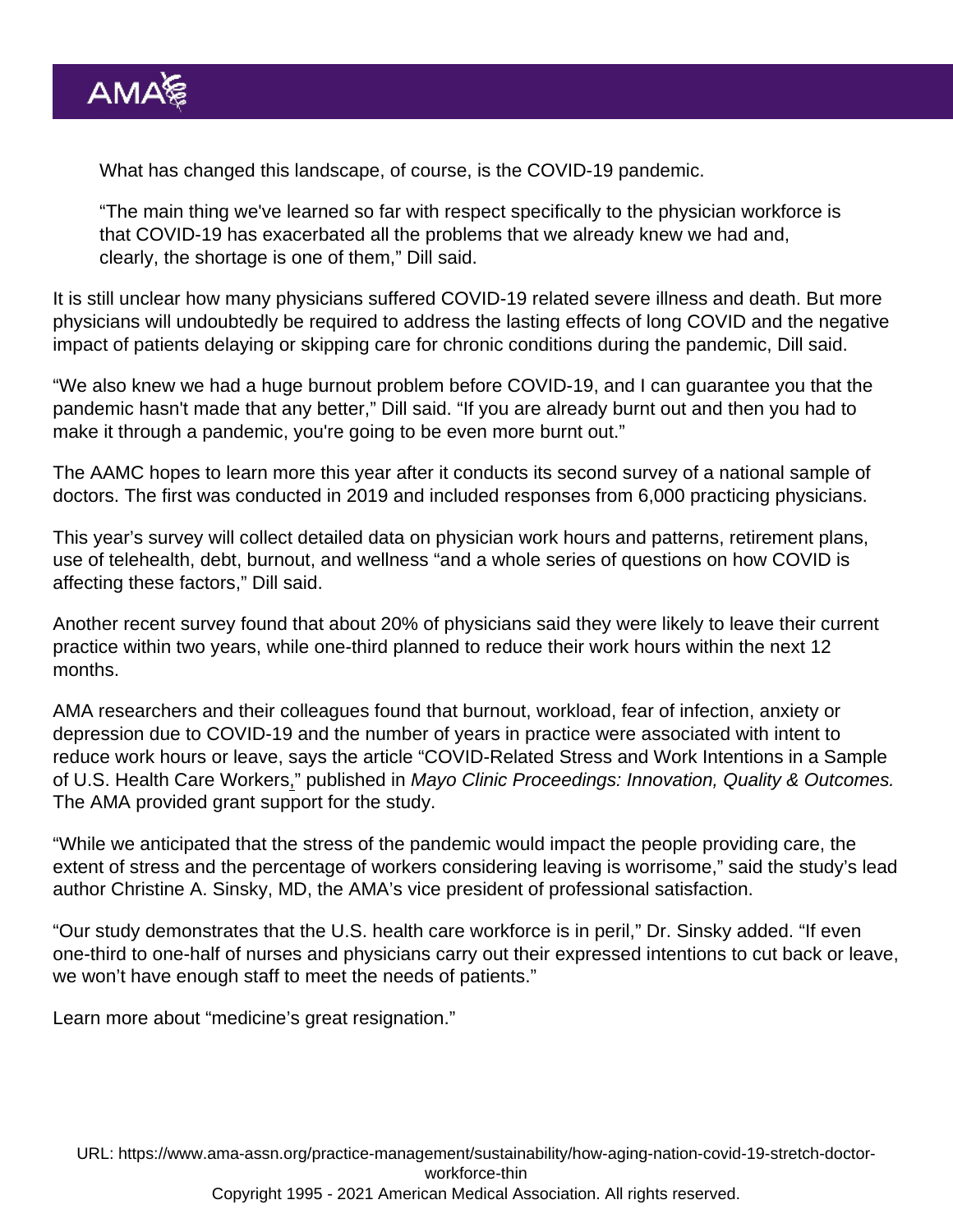# Older patients require more care

Dr. Sinsky's concern was echoed by AMA president [Gerald E. Harmon, MD](https://www.ama-assn.org/about/board-trustees/gerald-e-harmon-md), in a recent AMA Leadership Viewpoints column.

If even just a portion of doctors follow through with their plans, "the impact on U.S. health care would be significant given ordinary circumstances—and it would potentially be devastating amid a new or resurgent public health emergency," wrote Dr. Harmon, a South Carolina family physician.

Dr. Harmon also noted that more than 20% of active physicians will be 65 or older within the next decade and there aren't enough younger physicians coming in to replace them. Compounding this shortage is the expected increase in the U.S. population and the growing percentage of Americans who will be 65 or older.

"Experience tells us that older adult patients demand sharply higher levels of care due to greater incidence of chronic disease, which will likely place much greater demand for physician services on a smaller pool of available physicians," Dr. Harmon wrote. "In other words, the looming physician shortage is not just a crisis for tomorrow; it demands our attention today."

Read Dr. Harmon's AMA Leadership Viewpoints column, "[Why we must act now to ensure an](https://www.ama-assn.org/about/leadership/why-we-must-act-now-ensure-adequate-physician-workforce) [adequate physician workforce.](https://www.ama-assn.org/about/leadership/why-we-must-act-now-ensure-adequate-physician-workforce)"

## Wave of retirements anticipated

In its [biennial physician census,](https://www.fsmb.org/physician-census/) the Federation of State Medical Boards (FSMB) reported that the median age of today's doctor is 51.7, or one year older than it was in 2010. More worryingly, the number of licensed physicians 60 and older climbed by 48% between 2010 and 2020, while the number of physicians under 50 grew only 16%.

Meanwhile, the number of licensed doctors 70 or older grew to 120,510, or 11.8% of the U.S. physician workforce. That's up from 8.9% in 2010, according to the FSMB.

Men made up 63.1% of the 2020 physician workforce, compared with 68.6% in 2010. The percentage is expected to drop further as those 60 or older make up 38% of the male physician workforce, compared with just 18% of female physicians.

The FSMB cites a 2017 survey that found the average age that physicians intend to retire is 68, but it added that the average age is expected to drop.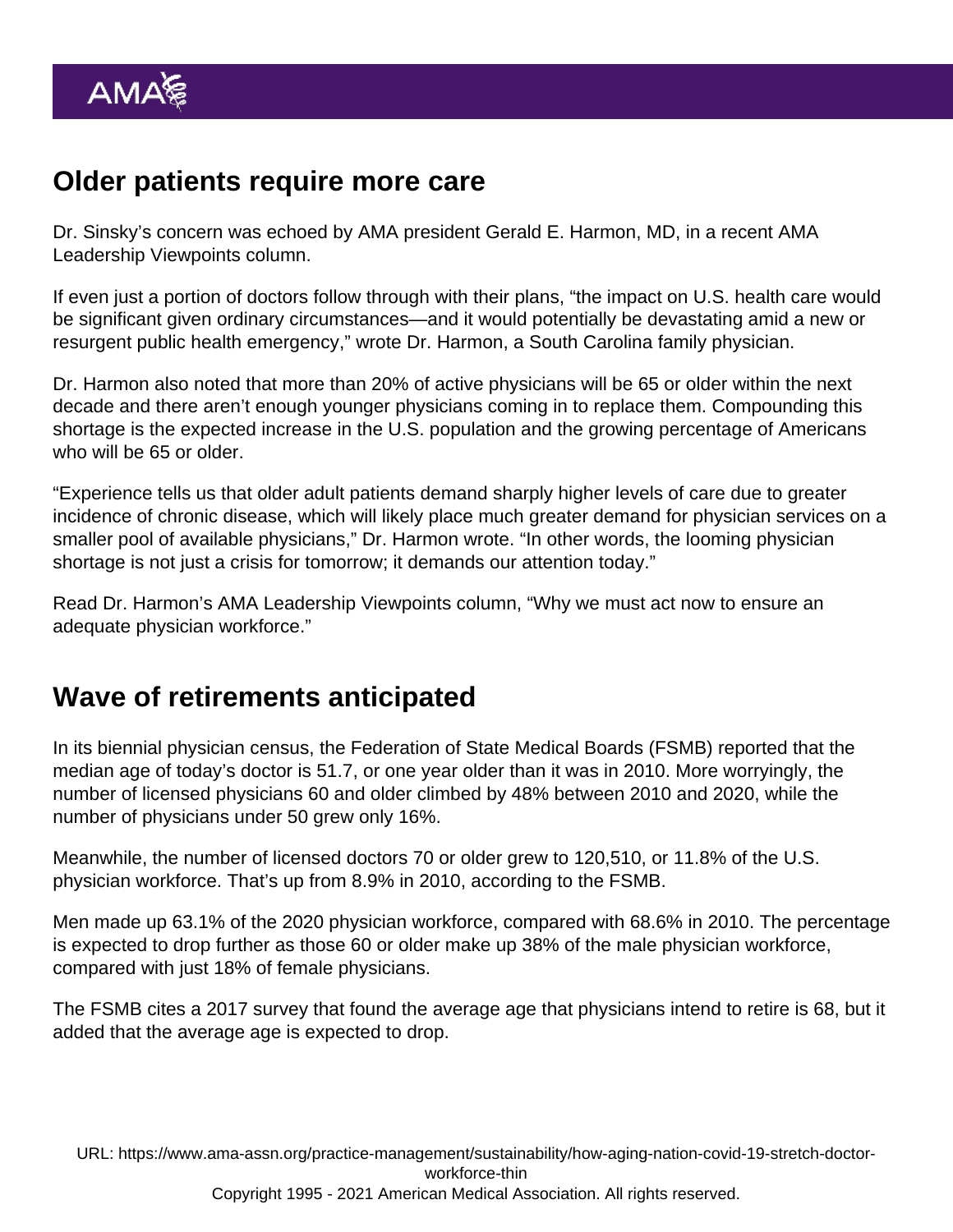"The most common reasons associated with working beyond age 65 have been enjoyment of the practice of medicine, social aspects of work and a desire to maintain their existing lifestyle," the FSMB census says. "More recent data suggests, however, that physicians in late adulthood have experienced distinct hardships during the pandemic."

Regarding a potential pandemic-driven wave of physician retirement, the AAMC's Dill said that is a short-term concern as demographic data highlighting the aging physician workforce is well known and that the retirements had been anticipated in the long term. What was not necessarily anticipated, prepandemic, was a high number of early retirements.

"Just as we're trying to recover from the pandemic is not when you want a large cadre of physicians retiring," he said. "But they're both happening at the same time: the population and the physician workforce are both aging, and we are not training enough new physicians to make up for that—especially in the context of an aging and growing population."

Learn more about burnout among women physicians in this ["AMA Moving Medicine" interview with](https://www.ama-assn.org/practice-management/physician-health/burden-burnout-women-medicine-vineet-arora-md) [Vineet Arora, MD](https://www.ama-assn.org/practice-management/physician-health/burden-burnout-women-medicine-vineet-arora-md).

## More access requires more doctors

The AAMC bases its starting number for the physician supply on an analysis of the 2019 [AMA](https://www.ama-assn.org/about/masterfile/ama-physician-masterfile) [Physician Masterfile.](https://www.ama-assn.org/about/masterfile/ama-physician-masterfile) Its updated demand projections reflect new data from medical expenditure surveys, risk-factor surveillance and U.S. Census Bureau population estimates.

Here is a breakdown of the U.S. physician population, according to July 2021 totals from the AMA Physician Masterfile:

- 201,734: Retired/Inactive/semi-retired.
- 818,426: Involved in direct patient care.
- 144,745: In resident training.
- 42,691: In administrative, research or teaching in non-patient care roles.

Specific AAMC projections include projected shortages of:

- Between 17,800 and 48,000 primary care physicians by 2034.
- Between 21,000 and 77,100 non-primary care physicians.

This includes shortages of:

URL: [https://www.ama-assn.org/practice-management/sustainability/how-aging-nation-covid-19-stretch-doctor](https://www.ama-assn.org/practice-management/sustainability/how-aging-nation-covid-19-stretch-doctor-workforce-thin)[workforce-thin](https://www.ama-assn.org/practice-management/sustainability/how-aging-nation-covid-19-stretch-doctor-workforce-thin)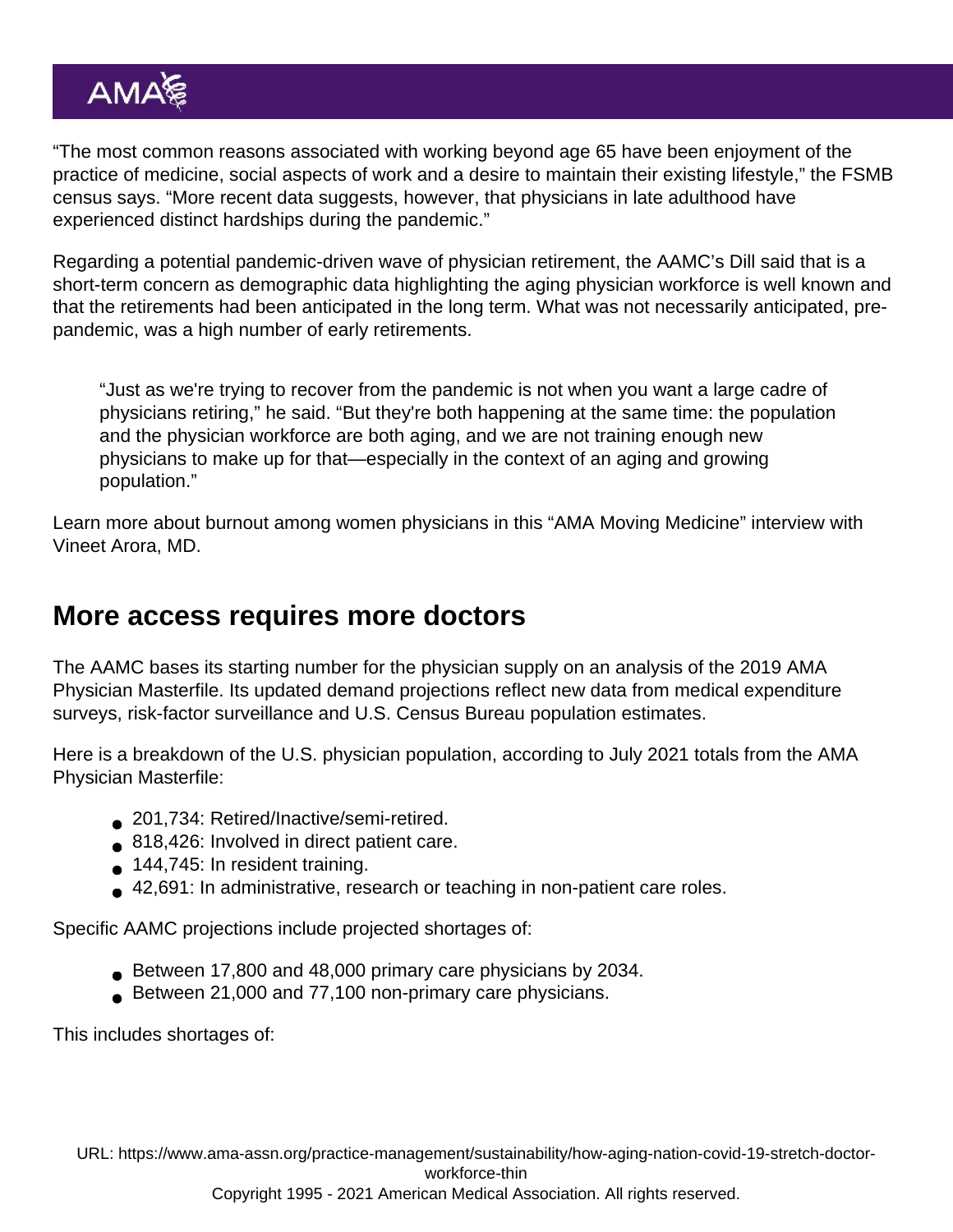- Between 15,800 and 30,200 for surgical specialties.
- Between 3,800 and 13,400 for medical specialties.
- Between 10,300 and 35,600 for other specialties.

The AAMC reports that physician shortages hamper efforts to remove barriers to care. If underserved populations had health care-use patterns similar to populations with fewer access barriers, the U.S. would be short between 102,400 and 180,400 physicians.

One scenario noted in the report involves shifts in the demand for physicians of certain specialties affected by evolving care delivery systems. As an example, the AAMC projects a lower demand for endocrinologists and higher demand for geriatricians—but it doesn't attach any specific numbers to that particular shift.

Various projections take into account better access to preventive services, expanded use of telehealth and improvements in health care delivery that lower the need for hospitalizations and emergency care. Other projections adjust for wider use of physician assistants and advanced practice registered nurses in physician-led, team-based care models.

Some argue that one way to ease the physician shortage is to broaden the scope of practice for nonphysician health professionals—even though they undergo only a fraction of the medical education and training doctors receive. The AMA disagrees and believes patients deserve care led by physicians—the most highly educated, trained and skilled health care professionals. Through research, advocacy and education, the [AMA defends the practice of medicine against scope-of](https://www.ama-assn.org/practice-management/scope-practice/ama-successfully-fights-scope-practice-expansions-threaten)[practice expansions](https://www.ama-assn.org/practice-management/scope-practice/ama-successfully-fights-scope-practice-expansions-threaten) that threaten patient safety.

"Advances in medicine, medical equipment and information technology continue to expand and improve prevention and treatment options, allow for faster and more accurate clinical diagnosis, and provide patients and clinicians with more data to inform their decisions," the AAMC report says. "The effect of these advances on physician supply and demand is complex and unclear."

Dill explained that a healthier population won't dramatically lower the need for more physicians.

"Healthy people live longer and so, in the long run, they're going to still need care and perhaps even more care because they will live longer," he said. "If you do the right things in terms of meeting the health care needs of the population, you're actually going to need to provide more health care later on—and we should absolutely do all those things to improve population health. But we need to be prepared for the consequences of that."

The [AMA Health Workforce Mapper](https://www.ama-assn.org/about/research/health-workforce-mapper) is a free, customizable, interactive tool that illustrates the geographic distribution of the health care workforce. It gives you the data needed to help ensure our country's patients have access to quality health care. Whether looking at state, county or metropolitan